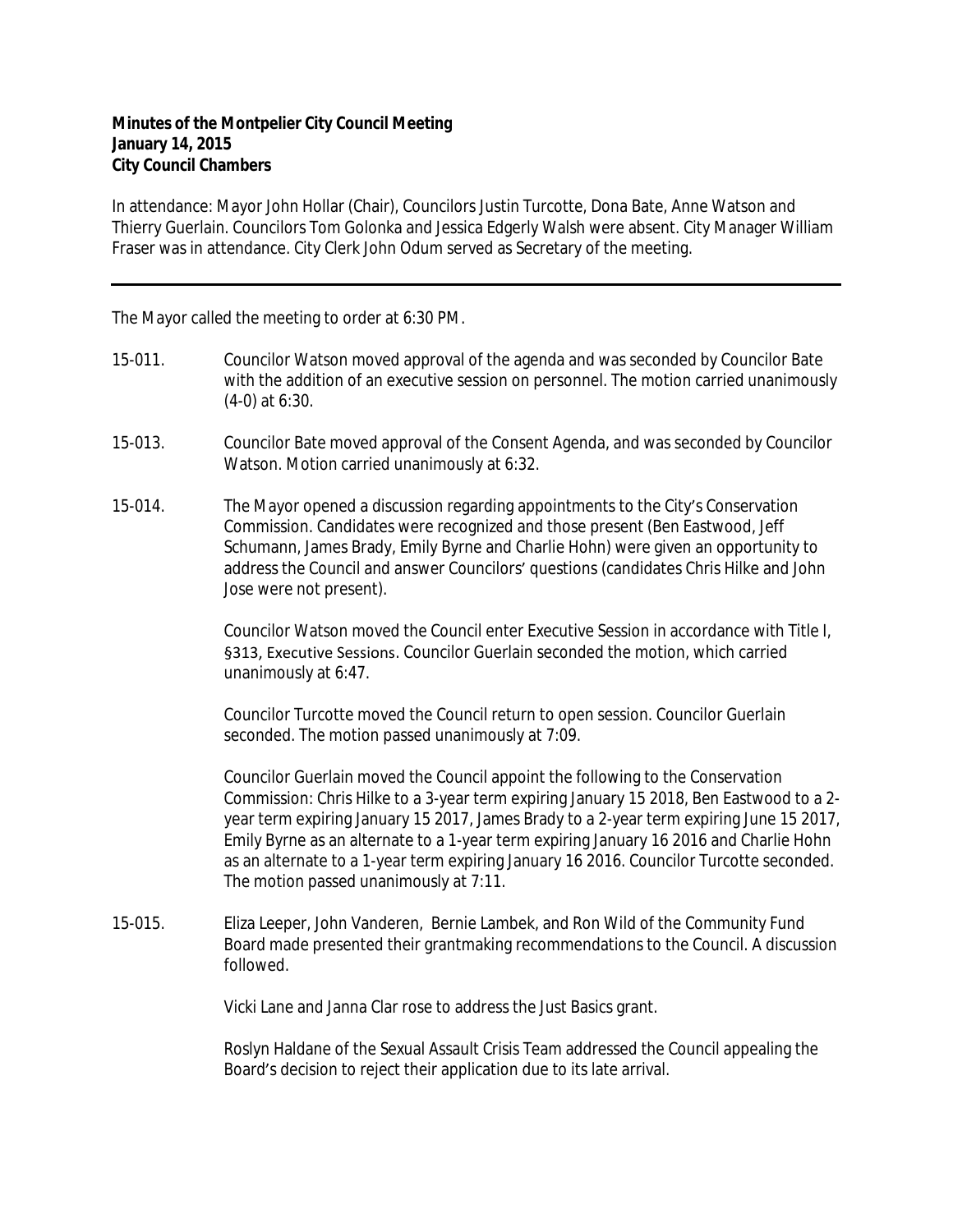Councilor Guerlain moved approval of the recommendation, and asked that the Board report back to the Council at the next meeting on the question of the Sexual Assault Crisis Team request. Councilor Watson seconded the motion. Further discussion followed. Motion carried 4-1 (Councilor Bate voted nay, the Mayor voted aye with the majority) at 7:54.

15-016. The Mayor opened the first Public Hearing on the proposed FY '16 municipal budget at 7:56. City Manager Fraser opened the discussion with a power point presentation.

John Snell addressed the Council regarding the Tree Board budget.

Martha Englert of the Central Vermont Community Land Trust addressed the Council advocating to restore Housing Trust Fund monies to the budget. She was followed by Auburn Watersong, Jack McCullough (who provided a memo to the Council), JoAnn Troiano, Liz Genge, Vicki Lane, Polly Nichol, Kathleen Kanz, Jim Libby, Susan Mesner and Nancy Sherman also speaking in support of the Fund. Some supporters advocated placing the question on the ballot as an alternative.

Marion Drew and Vicki Lane addressed the Council advocating for the restoration of funding for the Police Department canine. Chief Facos addressed the Council in response to questions from Ms. Lane.

Ms. Lane further advocated for returning some of the Community Fund applications to the ballot, as well as criticizing the size of city employee salaries.

Council discussion followed the public comments. Ms. Troiano and Ms. Lane returned to the microphone to add further comments on the Housing Trust Fund. Councilor Turcotte shared testimonials from three absent (unnamed) constituents concerning the level of taxation (characterized as too high) and concerns over heating for low-income residents.

The Mayor closed the public hearing at 9:17 PM.

The Mayor called a recess at 9:19. The Council reconvened at 9:28

15-017. The Mayor opened the first public hearing on the warning for the March 3, 2015 Annual City Meeting at 9:28 PM.

> Michael Sherman had questions about the ballot article reauthorizing Downtown Improvement District Funding. A brief discussion of the topic among Councilors followed.

Vicki Lane had a question about the school board.

The Mayor closed the public hearing at 9:30.

15-018. Councilor Guerlain moved that the Annual City Meeting be set for Tuesday, March 3rd, from 7:00 A.M. to 7:00 P.M. in the City Hall Auditorium. The motion was seconded by